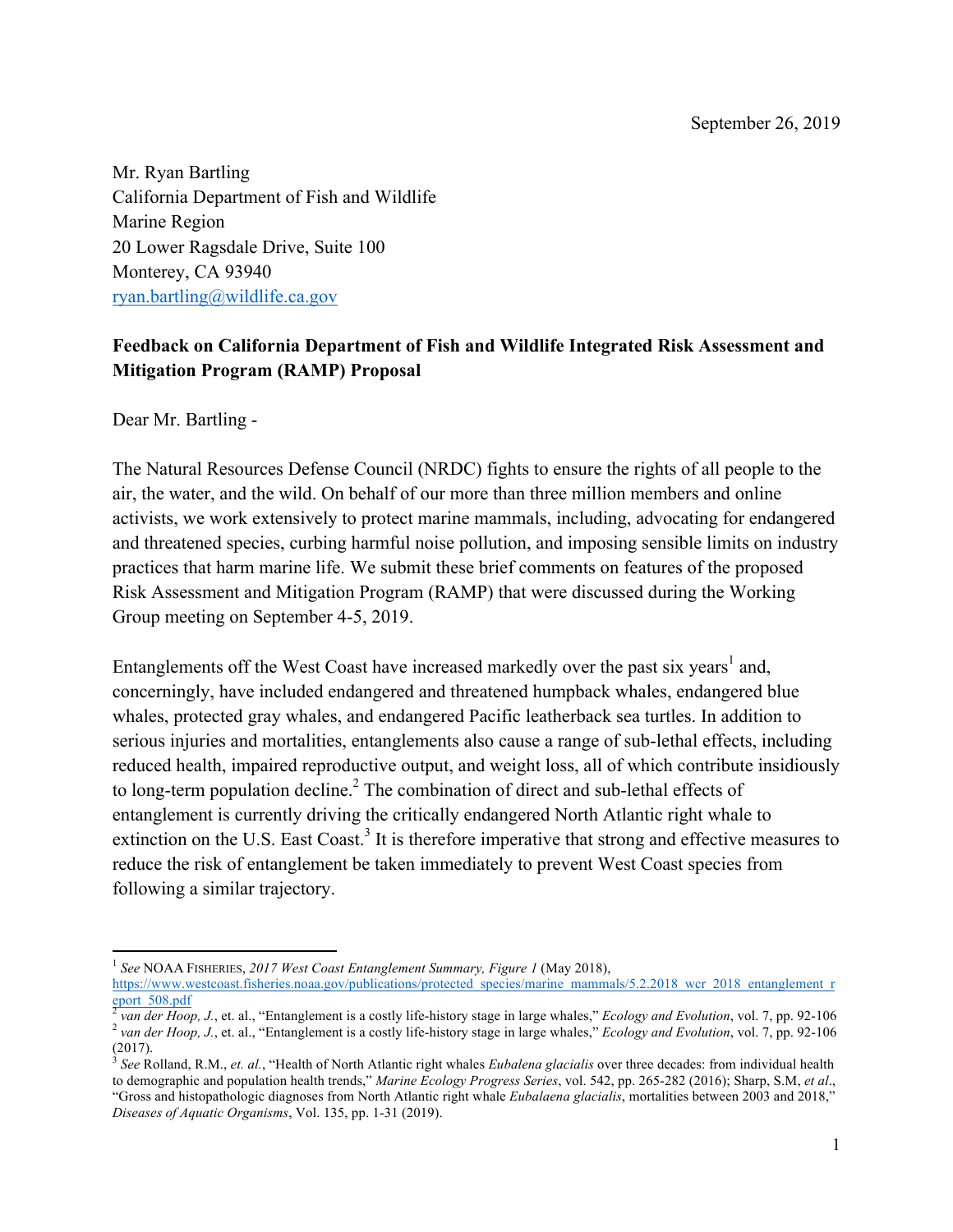*Ropeless Gear Criteria.* We understand that CDFW is developing regulations setting forth the certification criteria for "ropeless" gear that may be used during the fishing closures beginning in April 2021. We urge CDFW to utilize criteria that allow deployment of a range of ropeless fishing systems, while discouraging the use of ineffective alternate gear systems.

Because entanglements are primarily caused by fixed gear fisheries, and specifically the vertical endlines used to mark the location of gear *via* a surface buoy, it is essential to develop ropeless alternatives to entirely remove these vertical lines from the water and effectively eliminate almost all risk of entanglement. There are various types of ropeless gear systems available and, as their relative effectiveness will be determined by further use in the field, we believe certification criteria should permit utilization of a range of ropeless systems. We also believe it is important for CDFW, in partnership with other state entities like the Ocean Protection Council, to support additional ropeless gear field trials as soon as possible, in order to enable the continued and timely refinement of ropeless systems, and provide ongoing opportunities for fisherfolk and other stakeholders to provide input.

To maximize the value of forthcoming ropeless gear field trials, we recommend CDFW: focus on practical modifications to existing ropeless gear recovery systems to improve efficiency and reduce costs for fishermen (*e.g.*, improving efficiency of deployment, engineering adjustments to improve compatibility with specific fishing vessels, assessing other potential economic benefits such as gear loss reduction, etc.); establish adequate sample size and replication to ensure that the results of the project can be interpreted in a meaningful way; and undertake the trial within a large-scale demonstration area involving multiple fishermen and enforcement staff to best inform future regulations and technology development. Development of solutions to track and share the location of ropeless fishing systems to prevent potential gear conflicts among fishermen and enable enforcement (*i.e.*, developing electronic tracking systems that allow for gear detection and protect sensitive business information) is also critical.

We also wish to express our serious concerns over the level of interest and investment in certain other gear modification approaches, particularly "reduced breaking-strength" rope and "weak links." The presumed effectiveness of reduced breaking-strength rope is largely theoretical,<sup>4</sup> beyond which there is little demonstrated evidence to suggest that these modifications will be effective in reducing serious injury and mortality, the incidence of entanglement, or sub-lethal effects. Moreover, theory suggests that reduced breaking-strength rope will not benefit calves or juveniles, and that certain species, including humpback whales, may require a weaker breaking strength that may not be feasible for certain fisheries off the West Coast to adopt. There is also no way to meaningfully demonstrate the success of these types of gear modifications, if any, without years of data compilation that the urgency of the situation cannot support. Previous

<u> 1989 - Jan Samuel Barbara, margaret e</u>

<sup>4</sup> Knowlton, A.R., et al."Effects of fishing rope strength on the severity of large whale entanglements," *Conservation Biology*, vol. 30, pp. 318-328 (2016).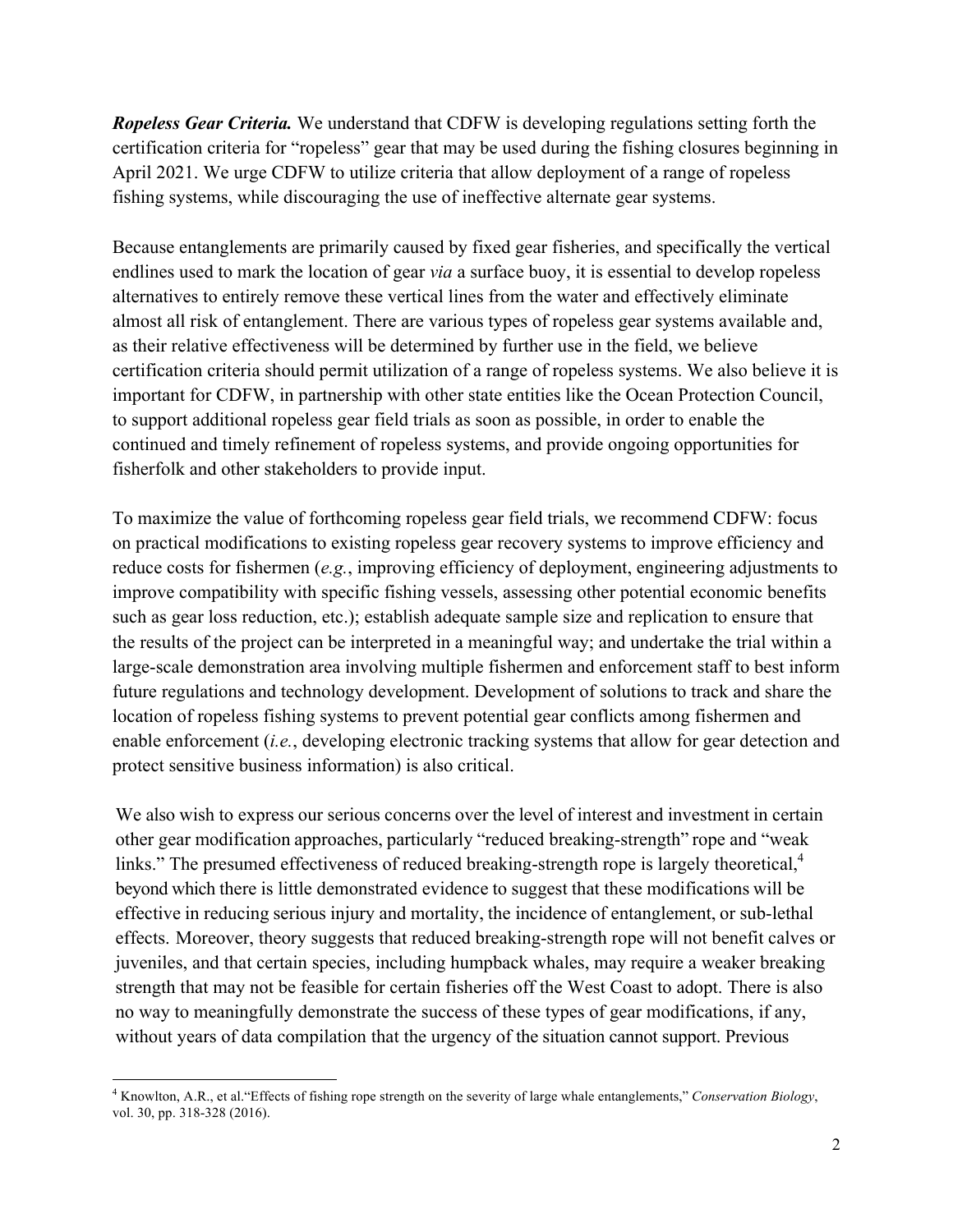management measures to reduce entanglements of large whales along the eastern seaboard have required weak links between the top of the vertical endline and the surface buoy system of pot and gillnet gear and between gillnet panels. Evidence indicates that these and other measures have not reduced either the incidence or severity of entanglements.<sup>5</sup>

We are also concerned about the potential use of acoustic deterrent devices (ADDs), or "pingers," as a means of preventing entanglements. First, the fundamental lack of audiograms for baleen whales means that tailoring an ADD to specifically target these species is highly problematic. Second, the response of marine mammals—both large whales and small cetaceans—to ADDs appears to be highly variable depending on species, migration direction, and social category.<sup>6</sup> In some instances, levels of bycatch remained high close to active ADDs suggested that ADDs may attract marine mammals towards nets in certain contexts.<sup>7</sup> Third, we have very little understanding of hearing in sea turtles, meaning that ADDs are not a comprehensive solution to reducing the risk of entanglement for all endangered species. Finally, a burgeoning body of scientific evidence indicates that introduction of anthropogenic noise into the marine environment has a range of negative effects on marine life, from zooplankton to blue whales.<sup>8</sup> In light of the number of open questions about the effectiveness of such technology in preventing entanglements, as well as the potential for the technology to cause long-term harm to marine life, we do not believe they should be among the types of gear modifications authorized for use.

Given the lack of demonstrated effectiveness and uncertainties associated with reduced breakingstrength rope, weak links, ADDs, and similar gear modifications, we instead strongly recommend that resources be directed to measures most likely to be effective in guaranteeing a significant reduction in entanglement, such as vertical line reduction, fishing-area closures, and ropeless fishing systems.

<u> 1989 - Jan Samuel Barbara, margaret e</u>

 ${}^5E$ .g., "A whale entangled in gear with attached bullet buoys (EgNEFL1235 / 4193) had weak links present near the base of the buoys, neither of which separated as designed." Sharp, S.M., *et al*., "Gross and histopathologic diagnoses from North Atlantic right whale *Eubalaena glacialis*, mortalities between 2003 and 2018," *supra*. See, also, Pace RM III, et al., "Incremental fishing gear modifications fail to significantly reduce large whale serious injury rates," Endangered Species Research, vol. 26, pp.

<sup>115</sup>−126 (2014); 6 Hamilton, S. and Baker, G.B., "Technical mitigation to reduce marine mammal bycatch and entanglement in commercial fishing gear: lessons learnt and future directions," *Reviews in Fish Biology and Fisheries* (February 2019); *Evaluating and Assessing the Relative Effectiveness of Acoustic Deterrent Devices and other Non-Lethal Measures on Marine Mammals* (Oct. 28, 2014); https://www.gov.scot/publications/evaluating-assessing-relative-effectiveness-acoustic-deterrent-devices-non-lethal-<br>measures/pages/1/

See, e.g., Erbe, C., Wintner, S., Dudley, S.F.J., and Plon, S., "Revisiting acoustic deterrence devices: Long-term by-catch data from South Africa's bather protection nets," Proceedings of Meetings on Acoustics, vol. 27, 010025 (2016).<br><sup>8</sup> See, e.g., L. Weilgart, "The Impacts of Anthropogenic Ocean Noise on Cetaceans and Implications for Management,

Journal of Zoology 85, no. 11 (2007): 1091-1116; L. Weilgart, "The Impact of Ocean Noise Pollution on Fish and Invertebrates," OceanCare and Dalhousie University, May 1, 2018,

https://www.oceancare.org/wpcontent/uploads/2017/10/OceanNoise\_FishInvertebrates\_May2018.pdf.